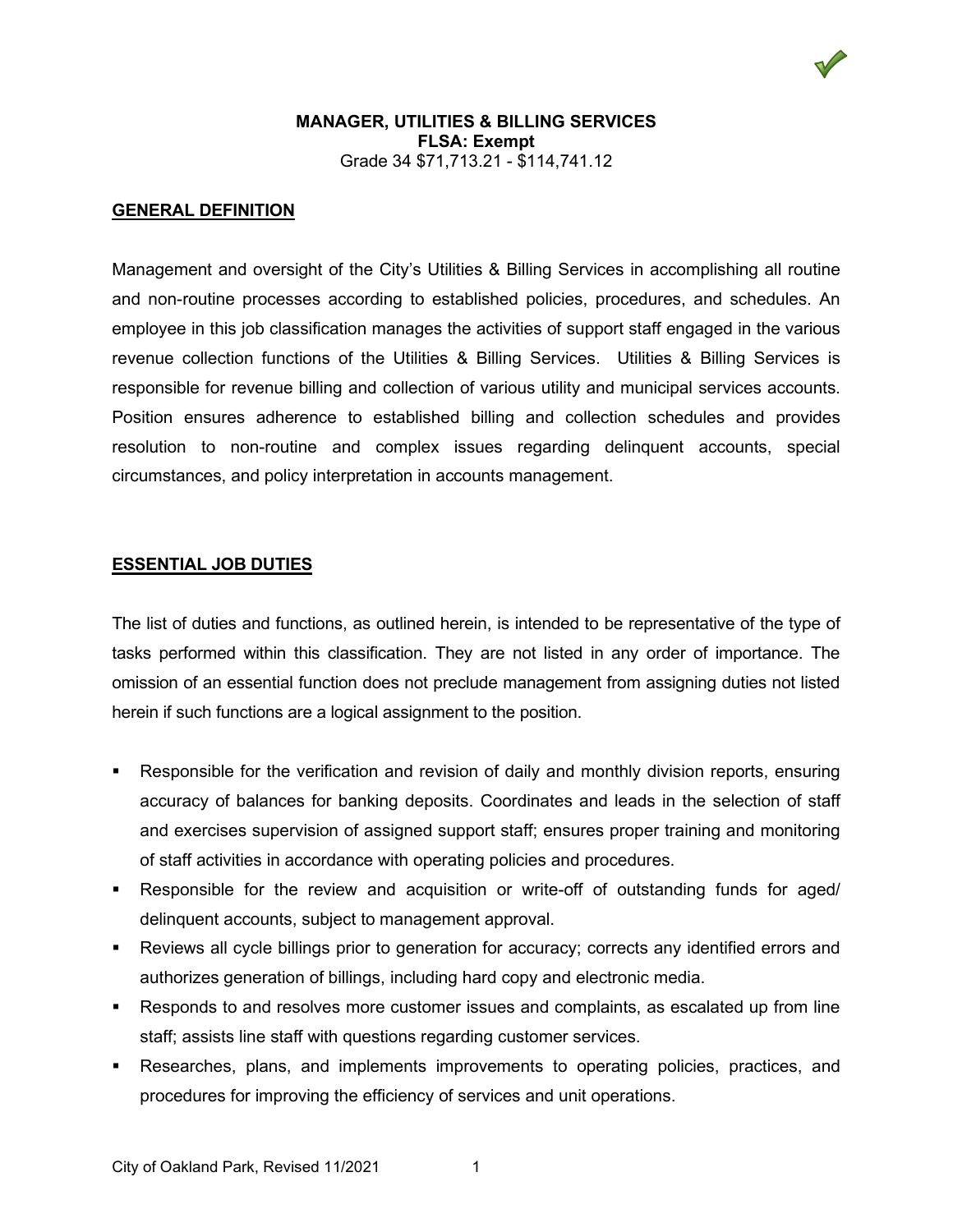## **MANAGER, UTILITIES & BILLING SERVICES FLSA: Exempt**

## Grade 34 \$71,713.21 - \$114,741.12

- **Interprets City ordinance as such pertains to municipal utility services and recommend code** changes as appropriate.
- Responsible for the filing of liens with the County, the acquisition of delinquent funds, and the release of liens filed.
- Monitors and reviews all vendor contracts relevant to the City's customer service functions.
- Oversees the scheduling and coordination of staff activities.
- Authorizes the processing of orders for disconnects, and the establishment and maintenance of new accounts for Utility customers.
- Oversees meter reading schedules and the tracking of meter recordings and time usage for meter reading activities.
- Authorizes the mailing of routine billings and duplicate bills and reminders for payments due according to established schedules.
- Oversees and participates in the development of the utility billing budget; participates in the forecast of necessary funds for staffing, materials, services and supplies; monitors the approved budget.
- Ensures adherence to procedures for the proper maintenance of the unit's filing, database management, and records systems of the unit.
- Reviews/approves various routine and special reports regarding unit activities and status of accounts or unit operations, e.g., delinquent accounts, revenues collected, new accounts, etc.
- **Coordinates information technology issues with the ITS Division.**
- Reviews and approves daily turn off lists for delinquent accounts.
- **Approves purchase orders and requisitions.**
- **Manages and oversees all special projects.**
- **Manages time and attendance for Utility Billing Staff.**
- Generates monthly unpaid balance reports for lien processing.
- **Prepares lien documents for filing.**
- **•** Oversees bankruptcy issues.
- Communicates with coworkers, management, citizens, and others in a courteous and professional manner.
- Provides instruction, training, guidance, and assistance to staff undercharge in all aspects of customer service functions.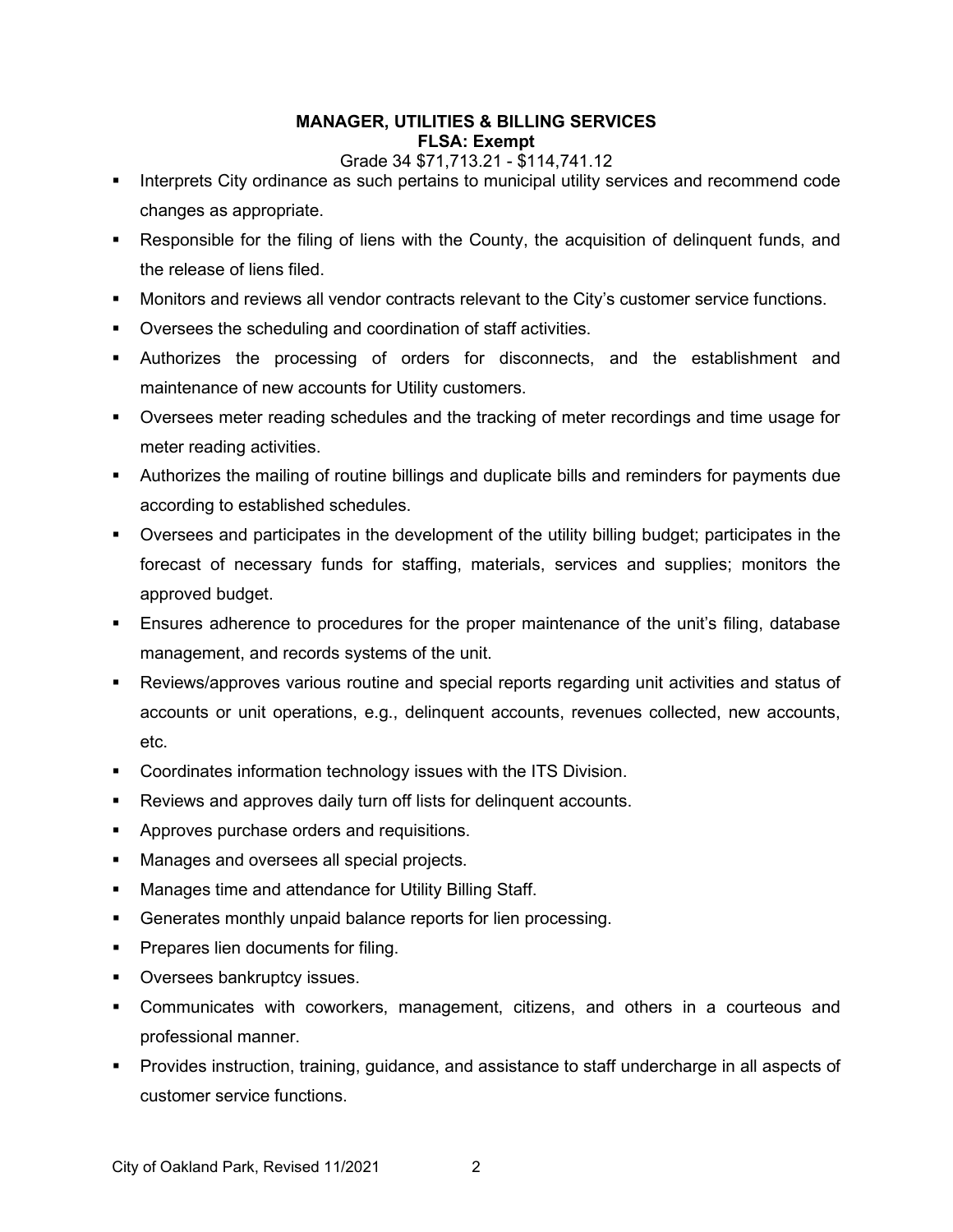## **MANAGER, UTILITIES & BILLING SERVICES FLSA: Exempt**

Grade 34 \$71,713.21 - \$114,741.12

**Requires requiar attendance to scheduled work shifts.** 

# **KNOWLEDGE, SKILLS & ABILITIES**

- Comprehensive knowledge of revenue accounting, utility collections processes, and consumer billing practices and procedures.
- **•** Comprehensive knowledge of the water meter reading functions and equipment utilized in tracking and accounting for water consumption.
- Substantial familiarity with current office technologies, standard office practices, personal computers, and related peripheral equipment associated with utility & billing services.
- Skill in utilizing Microsoft software, specifically Access and Excel.
- Comprehensive familiarity with accounting principles and practices as applied to the maintenance of customer utility billing processes.
- Ability to provide management, guidance, training, and assistance to staff regarding processes, procedures, and policies governing the work.
- Ability to plan, manage, and oversee work responsibilities for unit staff in a manner to ensure adherence to prescribed schedules of the unit.
- **Excellent customer service skills, including problem resolution and dealing effectively with** angry or frustrated customers.
- Ability to work independently in developing new or revised procedures, programs, and/or solutions to problems.
- Ability to analyze and prioritize information and make recommendations.
- Ability to express ideas clearly and concisely, verbally, and in writing.

## **MINIMUM ACCEPTABLE EDUCATION, TRAINING & EXPERIENCE**

High school diploma or GED with three years of experience in utility & billing services with 1 year of experience in a lead worker or supervisory capacity.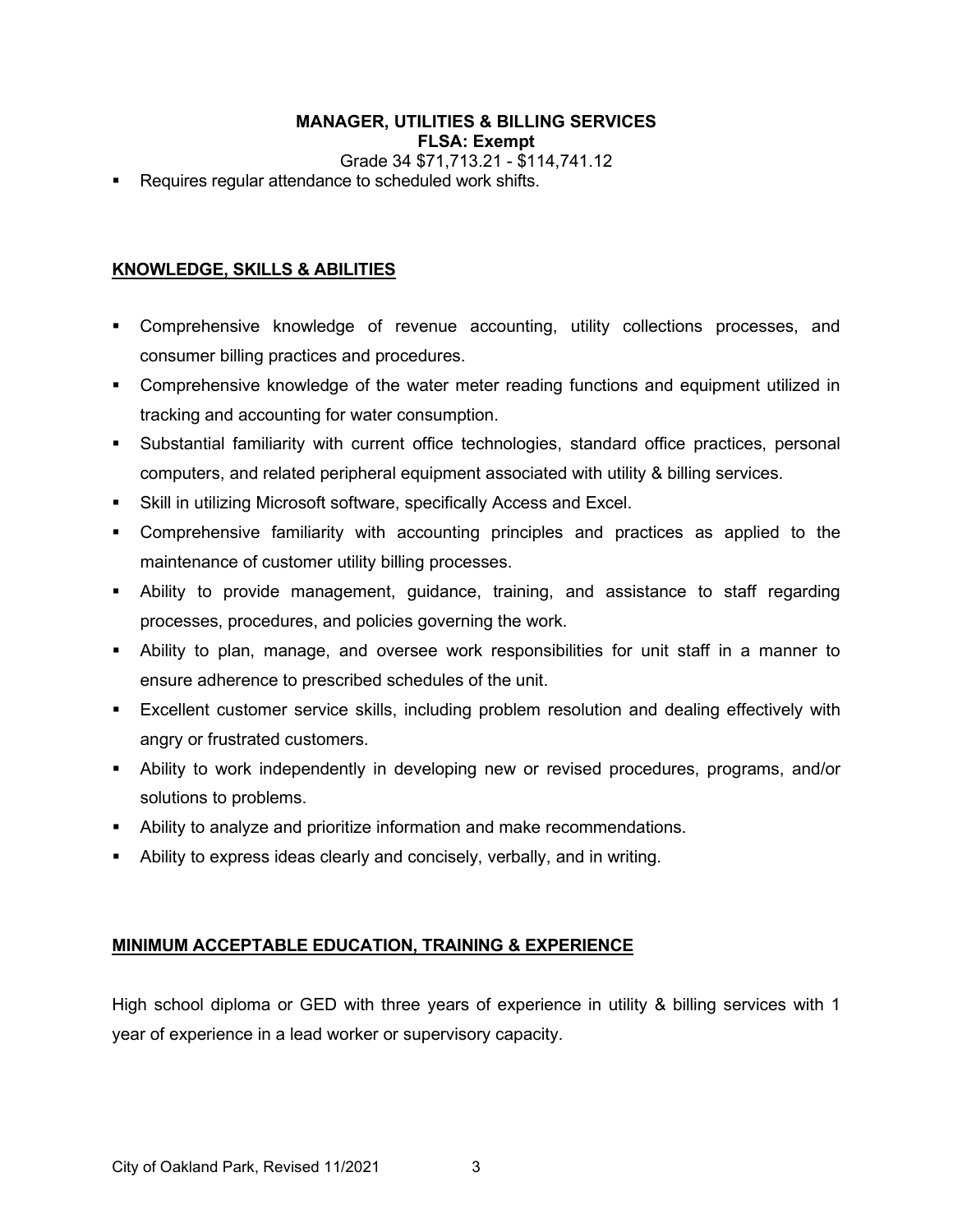## **MANAGER, UTILITIES & BILLING SERVICES FLSA: Exempt** Grade 34 \$71,713.21 - \$114,741.12

### **PREFERRED**

Bachelor's degree in Accounting, Public Administration or Business Administration or related field.

1 year of experience in municipal utilities or public works environment.

## **PHYSICAL REQUIREMENTS**

The City of Oakland Park is an Equal Opportunity Employer. In compliance with the Americans with Disabilities Act (42 U.S. C. 12101 et. seq.), the City of Oakland Park will provide reasonable accommodations to qualified individuals with disabilities and encourages both prospective and current employees to discuss potential accommodations with the employer. The physical demands described here are representative of those that must be met by an employee to successfully perform the essential functions of this job.

Tasks involve the ability to exert light physical effort in sedentary to light work, but which may involve some lifting, carrying, pushing and/or pulling of objects and materials of lightweight (5-15 pounds). Tasks may involve extended periods of time at a keyboard or workstation. Work is performed in usual office conditions with rare exposure to disagreeable environmental factors. Some tasks require visual abilities. Some tasks require oral communication ability.

A review of this position has excluded the marginal functions of the position that are incidental to the performance of fundamental job duties. All duties and responsibilities are essential job functions and requirements are subject to possible modifications to reasonably accommodate individuals with disabilities. To perform this job successfully, the incumbent(s) will possess the abilities and aptitudes to perform each duty proficiently. Some requirements may exclude individuals who pose a direct threat of significant risk to the health or safety of themselves or other employees. Requirements are representative of the minimum level of knowledge, skills, and ability.